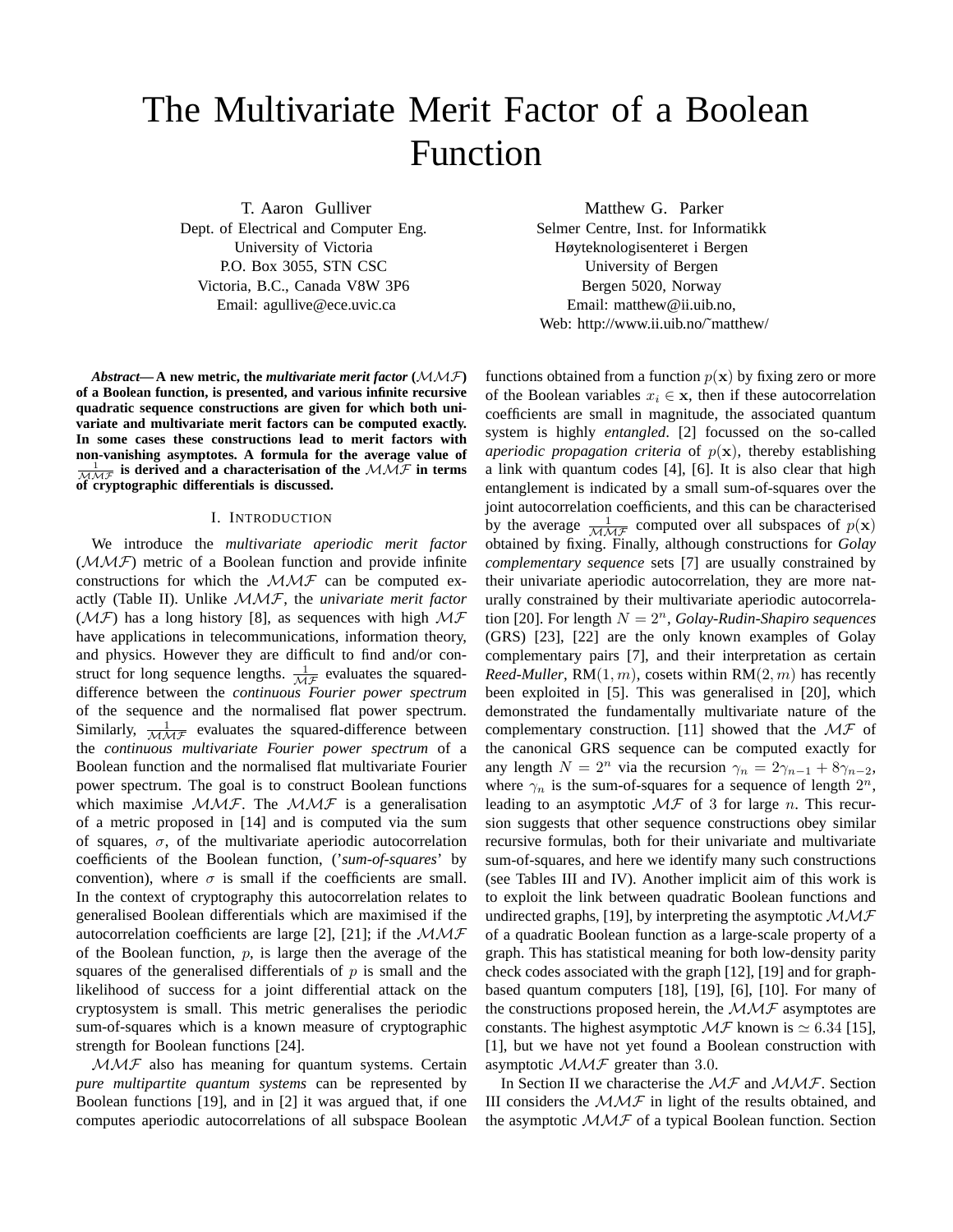IV summarises our constructions.

# II. CHARACTERISATIONS FOR UNIVARIATE AND MULTIVARIATE MERIT FACTORS

*A. The univariate case*

The *univariate aperiodic autocorrelation* of  $s \in \mathcal{C}^N$  is

$$
u_k = \sum_{j=0}^{N-1} s_j s_{j+k}^*, \qquad -N < k < N,\tag{1}
$$

where  $s_j \in \mathcal{C}$ ,  $s_j = 0$  for  $j < 0$  and  $j \ge N$ , and  $*$  means complex conjugate.

The *sum-of-squares*, γ, of s, is defined by

$$
2\gamma = \sum_{k=1-N, k \neq 0}^{N-1} |u_k|^2.
$$
 (2)

The *univariate merit factor* is

$$
\mathcal{MF} = \frac{N^2}{2\gamma}.
$$
 (3)

The aperiodic autocorrelation of  $s = s(z) = \sum_j s_j z^j$  can be computed as a polynomial multiplication

$$
u(z) = s(z)s(z^{-1})^*,
$$
 (4)

where  $u(z) = \sum_{j=1-N}^{N-1} u_j z^j$ .

Finding the  $\mathcal{M}\mathcal{F}$  is equivalent to finding the  $L_{\alpha}$ -norm,  $||s||_{\alpha}$ , at  $\alpha = 4$  [16], where

$$
||s||_{\alpha} = \left(\frac{1}{2\pi} \int_0^{2\pi} |s(e^{i\theta})|^\alpha d\theta\right)^{1/\alpha},\tag{5}
$$

and  $i^2 = -1$ . Thus

$$
\frac{1}{\mathcal{MF}(s)} = \frac{\|s\|_4^4 - \|s\|_2^4}{\|s\|_2^4},\tag{6}
$$

where  $\|\mathbf{s}\|_2^4 = N^2$ .

Let  $s_A \in \mathcal{C}^N$  be generated by some arbitrary Construction A. Define the *asymptotic merit factor* of  $s_A$  by

$$
\mathcal{F}(s_{\mathcal{A}}) = \lim_{N \to \infty} \mathcal{MF}(s_{\mathcal{A}}).
$$

## *B. Univariate representation using Boolean functions*

We define s as *bipolar* if  $s_j \in \{1, -1\}$ , in which case, if the length of s is  $N = 2<sup>n</sup>$ , we can describe s by the Boolean function,  $p(\mathbf{x}) : \mathcal{F}_2^n \to \mathcal{F}_2$ , where  $s = s(\mathbf{x}) = (-1)^{p(\mathbf{x})}$ , so that  $s_j = (-1)^{p(x_i=j_i)}$ , where  $j = \sum_{i=0}^{n-1} j_i 2^i$ ,  $j_i \in \{0, 1\}$ , i.e. we order the truth table of  $p$  lexicographically. When we refer to the  $\mathcal{MF}$  or sum-of-squares of the Boolean function,  $p(\mathbf{x})$ , we mean  $\mathcal{MF}(s)$  or  $\gamma(s)$ , respectively.

## *C. The multivariate case*

The *multivariate aperiodic autocorrelation* of  $s \in (\mathcal{C}^2)^n$  is

$$
u_{\mathbf{k}} = \sum_{\mathbf{j} \in \{0,1\}^n} s_{\mathbf{j}} s_{\mathbf{j}+\mathbf{k}}^*, \qquad \mathbf{k} \in \{-1,0,1\}^n, \tag{7}
$$

where  $s_j \in \mathcal{C}$ ,  $s_j = 0$  for  $j \notin \{0, 1\}^n$ .

The *multivariate sum-of-squares*, σ, of s, is defined by

$$
2\sigma = \sum_{\mathbf{k}\in\{-1,0,1\},\mathbf{k}\neq\mathbf{0}} |u_{\mathbf{k}}|^2.
$$
 (8)

The *multivariate merit factor* is

$$
\mathcal{M}\mathcal{M}\mathcal{F} = \frac{4^n}{2\sigma}.
$$
 (9)

 $\sum_{\mathbf{j}\in\{0,1\}^n} s_{\mathbf{j}}\mathbf{z}^{\mathbf{j}}$  can be computed as a polynomial multiplica-The multivariate aperiodic autocorrelation of  $s = s(\mathbf{z}) =$ tion

$$
u(z_0, z_1, \ldots, z_{n-1}) = s(z_0, z_1, \ldots, z_{n-1}) s(z_0^{-1}, z_1^{-1}, \ldots, z_{n-1}^{-1})^*.
$$
  
(10)

Finding the  $MMF$  is equivalent to finding the multivariate  $L_{n,\alpha}$ -norm,  $||s||_{n,\alpha}$ , at  $\alpha = 4$ , where

$$
||s||_{n,\alpha} =
$$
  

$$
\left(\frac{1}{(2\pi)^n} \int_0^{2\pi} \cdots \int_0^{2\pi} |s(e^{i\theta_0}, \dots, e^{i\theta_{n-1}})|^\alpha d\theta_0 \dots d\theta_{n-1}\right)^{1/\alpha},
$$
  
(11)

so that

$$
\frac{1}{\mathcal{M}\mathcal{M}\mathcal{F}(s)} = \frac{\|s\|_{n,4}^4 - \|s\|_{n,2}^4}{\|s\|_{n,2}^4},\tag{12}
$$

where  $\|\mathbf{s}\|_{n,2}^4 = 4^n$ .

Let  $s_A \in C^2$ <sup>n</sup> be generated by some arbitrary construction A. Define the *asymptotic multivariate merit factor* of  $s_A$  by,

$$
\mathcal{F}^{\mathcal{M}}(s_{\mathcal{A}}) = \lim_{n \to \infty} \mathcal{MMF}(s_{\mathcal{A}}).
$$

#### *D. Multivariate representation using Boolean functions*

We define *s* as *bipolar* if  $s_j \in \{1, -1\}$ , in which case we can describe s by the Boolean function,  $p(\mathbf{x}) : \mathcal{F}_2^n \to \mathcal{F}_2$ , where  $s = s(\mathbf{x}) = (-1)^{p(\mathbf{x})}$ , so that  $s_j = (-1)^{p(\mathbf{x}-j)}$ . When we refer to the  $MMF$  or sum-of-squares of the Boolean function,  $p(\mathbf{x})$ , we mean  $\mathcal{MMF}(s)$  or  $\sigma(s)$ , respectively.

## *E. Multivariate symmetries*

*Lemma 1:* Let  $s = (-1)^{p(x)}$  and  $s' = (-1)^{p'(x)}$ , for  $p, p'$ :  $\mathcal{F}_2^n \to \mathcal{F}_2$ , with

$$
p'(\mathbf{x}) = p(\tilde{x}_{\pi(0)}, \tilde{x}_{\pi(1)}, \dots, \tilde{x}_{\pi(n-1)}) + (\sum_{i=0}^{n-1} c_i x_i) + d,
$$

where  $\tilde{x} \in \{x, x+1\}, \pi : \mathcal{Z}_n \to \mathcal{Z}_n$  permutes the integers, mod *n*, and  $c_i, d \in \mathcal{Z}_2$ . Then

$$
\mathcal{MMF}(s') = \mathcal{MMF}(s).
$$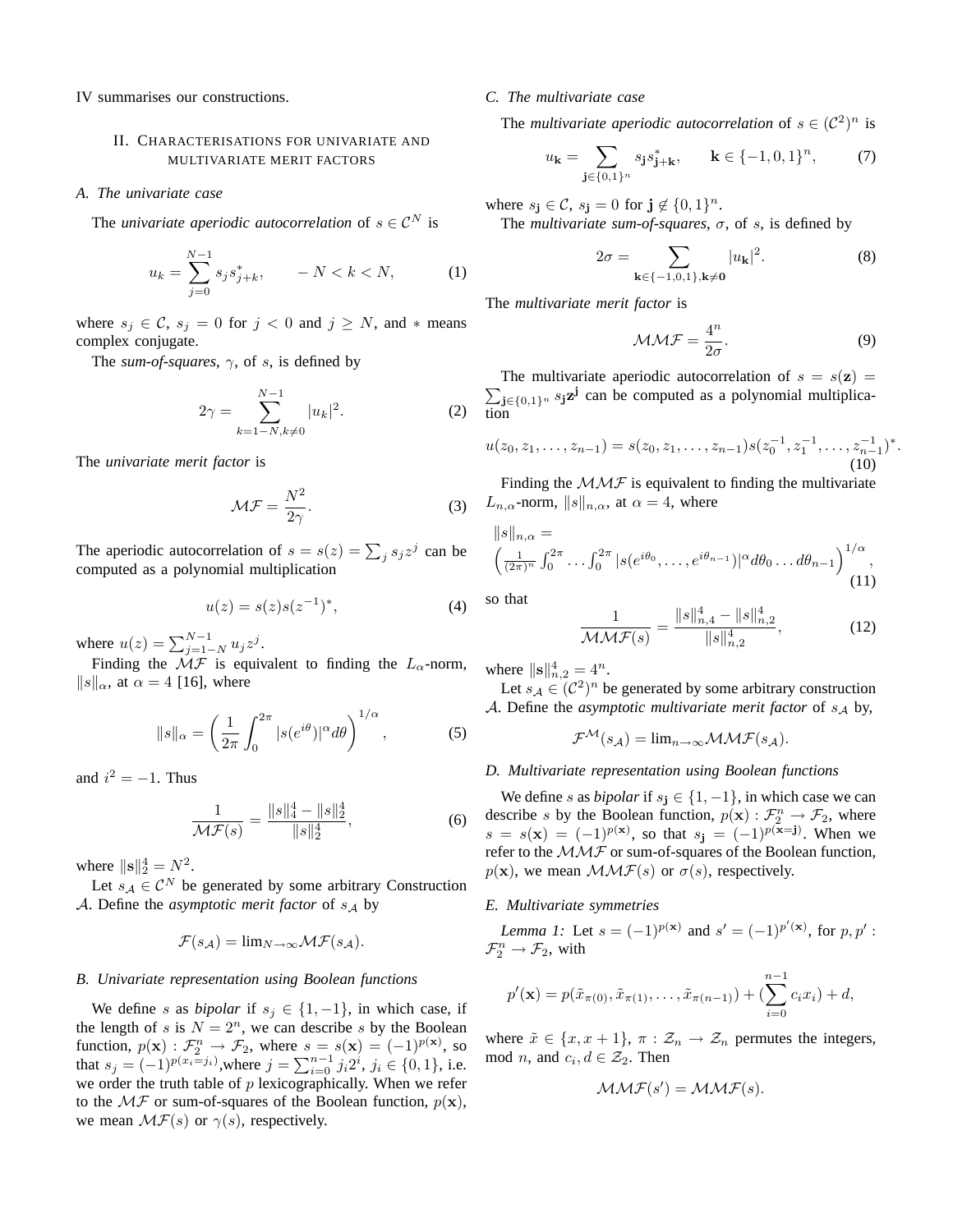# *F. Tensor product of sequence (function)*

For  $s_0 \in \mathcal{C}^{N_0}$ ,  $s_1 \in \mathcal{C}^{N_1}$  (or  $s_0 \in (\mathcal{C}^2)^{n_0}$ ,  $s_1 \in (\mathcal{C}^2)^{n_1}$ ), with sum-of-squares values  $\gamma_0, \gamma_1$  resp. (or  $\sigma_0, \sigma_1$  resp.), let  $s = s_0 \otimes s_1$ , where ' $\otimes$ ' means tensor product. Therefore  $s \in$  $\mathcal{C}^{N_0 N_1}$  (or  $s \in (\mathcal{C}^2)^{n_0+n_1}$ ), and

$$
\gamma(s) = 2\gamma_0 \gamma_1 + N_0^2 \gamma_1 + N_1^2 \gamma_0, \n\text{(or } \sigma(s) = 2\sigma_0 \sigma_1 + 2^{2n_0} \sigma_1 + 2^{2n_1} \sigma_0).
$$
\n(13)

In this paper we focus on sequences and functions which cannot be written either fully or partially as tensor products.

# *G. Relationship between the multivariate aperiodic autocorrelation and Boolean differentials*

Define the *aperiodic Boolean differential* as follows

$$
v(\mathbf{x}, \mathbf{a}, \mathbf{b}) = [p(\mathbf{x}) + p(\mathbf{x} + \mathbf{a})]_{\downarrow x_j = b_j, \forall j \mid a_j = 1}, \quad (14)
$$

where  $p : \mathcal{F}_2^n \to \mathcal{F}_2$ ,  $v : \mathcal{F}_2^{n-Wt(a)} \to \mathcal{F}_2$ ,  $\mathbf{x}, \mathbf{a}, \mathbf{b} \in \mathcal{F}_2^n$ , where ' $\downarrow x_j = b_j, \forall j | a_j = 1$ ' means that  $x_j$  is fixed to  $b_j$ whenever  $a_i = 1$ . It follows that we need only consider b such that  $\mathbf{b} \preceq \mathbf{a}$ , where ' $\mathbf{b} \preceq \mathbf{a}'$ ' means that  $b_j \leq a_j, \forall j$ . wt $(\mathbf{a})$ means the *Hamming weight* of a. The aperiodic autocorrelation coefficients of  $s = (-1)^{p(x)}$  can then be written as

$$
u_{\mathbf{k}} = u_{\mathbf{a},\mathbf{b}} = 2^{n-\text{wt}(\mathbf{a})} - 2\text{wt}(v(\mathbf{x}, \mathbf{a}, \mathbf{b})).
$$
 (15)

where  $k_j = a_j(-1)^{b_j}$ ,  $\forall j$ . Equation (15) demonstrates that Boolean differentials of the form (14) are summarised by multivariate aperiodic autocorrelation coefficients. A function  $g: \mathcal{F}_2^n \to \mathcal{F}_2$  is *balanced* if wt(g) =  $2^{n-1}$ . The function  $p(x)$  can be considered cryptographically weak if  $v(x, a, b)$ is strongly unbalanced for any choice of a and b [2], [21]. One can envisage attack scenarios which exploit all possible differentials of the form (14), in which case a suitable cryptographic measure is the  $MMF$ , this being the inverse of the sum-of-squares of the set of differential imbalances. In this paper, we focus primarily on  $p(x)$  of algebraic degree  $\leq 2$ (quadratics). For such  $p(x)$ , one can simplify the computation of  $\sigma$ , specifically

$$
\deg(p(\mathbf{x})) \le 2 \Rightarrow \deg(v(\mathbf{x}, \mathbf{a}, \mathbf{b})) \le 1 \n\Rightarrow |u_{\mathbf{a}, \mathbf{b}}| = |u_{\mathbf{a}, \mathbf{b'}}|, \forall \mathbf{b}, \mathbf{b'} \preceq \mathbf{a} \n\Rightarrow |u_{\mathbf{k}}| = |u_{\mathbf{h}}|,
$$

where  $h_j = |k_j|$ ,  $\forall j$ . Therefore we need only evaluate  $u_k$  for  $\mathbf{k} \in \{0,1\}^n$  as opposed to  $\mathbf{k} \in \{-1,0,1\}^n$ , in order to compute  $\sigma$ , a saving of  $\mathcal{O}(2^n/3^n)$ .

There are other ways to compute  $\sigma$ . Let P be the *Walsh*-*Hadamard Transform* (WHT) of p. Then

$$
P(\mathbf{r}) = 2^{-\frac{n}{2}} \sum_{\mathbf{x} \in \mathcal{F}_2^n} (-1)^{p(\mathbf{x}) + \mathbf{r} \cdot \mathbf{x}},\tag{16}
$$

where  $\mathbf{r} \cdot \mathbf{x} = \sum_j r_j x_j$ , and  $\mathbf{r} \in \mathcal{F}_2^n$ . Another way of writing (16) is by using polynomial notation, such that

$$
P(\mathbf{r}) = 2^{-\frac{n}{2}} s((-1)^{r_0}, (-1)^{r_1}, \dots, (-1)^{r_{n-1}})
$$
 (17)

Yet another way of writing (16) is by using matrix notation

$$
P=(H\otimes H\otimes\ldots\otimes H)(-1)^p,
$$

where  $H = \frac{1}{\sqrt{2}}$  $\frac{1}{2}$  $\begin{pmatrix} 1 & 1 \\ 1 & -1 \end{pmatrix}$ . We can evaluate the power spectra of the WHT of  $p$  by exploiting the polynomial notation of (10). Thus, by the Wiener-Kinchine theorem

$$
|P(\mathbf{r})|^2 = 2^{-n}u((-1)^{r_0}, (-1)^{r_1}, \dots, (-1)^{r_{n-1}}), \quad (18)
$$

which shows that, for the WHT, we embed u mod  $\prod_j (z_j 1(z_j+1) = \prod_j (z_j^2-1)$ , and then evaluate u at the residues 1 and  $-1$  over every variable,  $z_i$ . This is a periodic embedding. Equation (10) can further be embedded in a modulus large enough so that the modulus has no effect on the result - an aperiodic embedding. Specifically

$$
\left(\prod_{j=0}^{n-1} z_j\right) u(z_0, \dots, z_{n-1})
$$
\n
$$
= \left(\prod_{j=0}^{n-1} z_j\right) s(z_0, \dots, z_{n-1}) s(z_0^{-1}, \dots, z_{n-1}^{-1})^*,
$$
\n
$$
\text{mod } \prod_{j=0}^{n-1} (z_j^4 - 1).
$$
\n(19)

Using the fact that  $(z_j^4 - 1) = (z_j - 1)(z_j + 1)(z_j - i)(z_j + i)$ , where  $i^2 = -1$ , we can then define Q such that

$$
Q(\mathbf{r}) = 2^{-\frac{n}{2}} s(i^{r_0}, i^{r_1}, \dots, i^{r_{n-1}})
$$
 (20)

where  $\mathbf{r} \in \mathcal{Z}_4^n$ . It follows that

$$
\sum_{r \in \mathcal{Z}_4^n} |Q(\mathbf{r})|^4 = 2^{-2n} \sum_{r \in \mathcal{Z}_4^n} |u(i^{r_0}, i^{r_1}, \dots, i^{r_{n-1}})|^2 \qquad (21)
$$

where  $i^2 = -1$  and, from (19) and (21),

$$
2\sigma = \sum_{r \in \mathcal{Z}_4^n} |Q(\mathbf{r})|^4 - 4^n \tag{22}
$$

Equation (22) is just a re-statement of the multivariate  $L_{n,4}$ norm, as specified by (9) and (12). Specifically,

$$
||s||_{n,4}^{4} = \sum_{r \in \mathcal{Z}_4^n} |Q(\mathbf{r})|^4
$$
 (23)

As stated above, the evaluation of u at the residues  $z_i = \pm 1$ ,  $\forall j$ , can be implemented using the WHT. Similarly, evaluation of u at the residues  $z_i = \pm i$ ,  $\forall j$ , can be implemented by using the *Negahadamard Transform* (NHT) and is an embedding mod  $z_j^2 + 1$ ,  $\forall j$  - a negaperiodic embedding. The NHT uses tensor products of the transform kernel  $N = \frac{1}{\sqrt{2}}$  $\frac{1}{2}$   $\begin{pmatrix} 1 & i \ 1 & -i \end{pmatrix}$ . To compute Q one must evaluate u at the residues  $z_i \in \{\pm 1, \pm i\},\$  $\forall j$  and, in matrix terms, this translates to evaluating spectra over the set of  $2^n$  transforms formed by all possible *n*-fold tensor products of  $H$  and  $N$ . We denote this transform set by  ${H, N}^n$ .

A further way of computing  $\sigma$  is as follows. Define the *fixed-negaperiodic differential* of P as

$$
W(\mathbf{r}, \mathbf{a}, \mathbf{b}, \mathbf{c}) = [P(\mathbf{r}) \times P(\mathbf{r} + \mathbf{a}) \times (-1)^{\mathbf{a} \cdot \mathbf{r}}]_{\downarrow r_j = b_j, \forall j \mid c_j = 0},
$$
\n(24)

where  $P: \mathcal{F}_2^n \to \mathcal{C}, W: \mathcal{F}_2^{\text{wt}(c)} \to \mathcal{C}, r, a, b, c \in \mathcal{F}_2^n, a \preceq c$ , and  $\mathbf{b} \preceq \bar{\mathbf{c}}$ , where ' $\bar{\mathbf{c}}$ ' means  $\bar{c}_j = c_j + 1 \mod 2$ ,  $\forall j$ .

*Theorem 1:*

$$
\sigma(s) = \left(\sum_{\mathbf{c}\in\mathcal{F}_2^n} \sum_{\mathbf{b}\preceq\overline{\mathbf{c}}} \sum_{\mathbf{a}\preceq\mathbf{c}} |\sum_{\mathbf{r}\in\mathcal{F}_2^n} W(\mathbf{r}, \mathbf{a}, \mathbf{b}, \mathbf{c})|^2 - 4^n\right)/2.
$$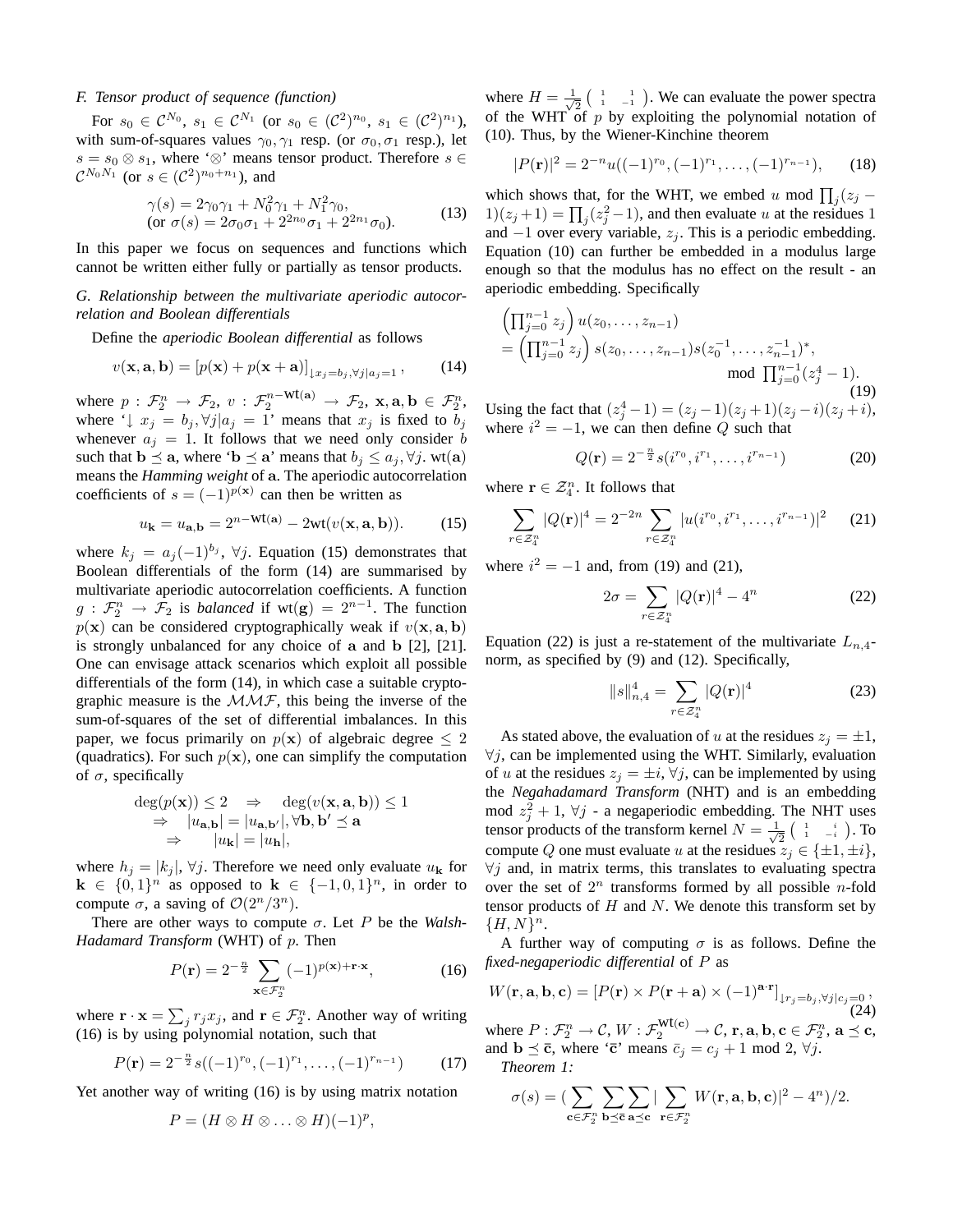*Proof:* Note that

$$
\{H, N\} = D\{I, N\}H,\tag{25}
$$

where  $I = \begin{pmatrix} 1 & 0 \\ 0 & 1 \end{pmatrix}$ , and D is an arbitrary diagonal or antidiagonal unitary  $2 \times 2$  matrix (we will not care which). To compute Q we compute the set of  $2^n \times 2^n$  spectral values  $Q = \{H, N\}^n (-1)^p$ . However, from (25),

$$
Q = \{D\}^n \{I, N\}^n \{H\}^n (-1)^p = \{D\}^n \{I, N\}^n P.
$$

To compute  $\sigma$  we are only interested in  $|Q|^4$ , so we can ignore  $D$  as it is a diagonal or anti-diagonal unitary matrix. We are therefore interested in computing  $Q' = \{I, N\}^n P$ , where  $|Q|^4 = |Q'|^4$ . Viewing N as an evaluation of  $P(\mathbf{r})$  at  $r_j = \pm i$ ,  $\forall j$ , and I as a fixing of  $r_j$  at 0 or 1, for a fixed  $c \in \mathcal{F}_2^n$ , and by an application of a generalised form of the Wiener-Kinchine theorem, we obtain

$$
|Q'_{\mathbf{c}}|^4 = \sum_{\mathbf{b}\preceq \overline{\mathbf{c}}}\sum_{\mathbf{a}\preceq \mathbf{c}}|\sum_{\mathbf{r}\in\mathcal{F}_2^n}W(\mathbf{r}, \mathbf{a}, \mathbf{b}, \mathbf{c})|^2 - 2^n)/2,
$$

where

$$
Q'_{\mathbf{c}} = \left(\prod_{\pi(0)}^{j=\pi(\mathbf{Wt}(\mathbf{c})-1)} N_j\right) P,
$$

 $\pi$  is a permutation of  $\mathcal{Z}_n$ ,  $c_j = 1$  iff  $j \in \{\pi(0), \ldots, \pi(\text{wt}(\textbf{c})-\}$ 1)}, and  $|Q'|^4 = \sum_{\mathbf{c} \in \mathcal{F}_2^n} |Q'_{\mathbf{c}}|^4$ . The notation,  $N_j$ , is shorthand for  $I \otimes ... I \otimes N \otimes I ... \otimes I$ , meaning that the  $2 \times 2$  unitary matrix  $N$  is applied to tensor position  $j$  only. Therefore the notation  $\prod_j N_j$  means a matrix product of such elemental matrices. The theorem follows.

It follows that a low  $MMF(s)$  also indicates a weakness with respect to the set of fixed-negaperiodic differentials across the Walsh-Hadamard transform of p.

# III. MMF - EXTREMES, CLASSIFICATION AND **EXPECTATIONS**

## *A. Smallest and largest*

The smallest  $MMF(s)$  occurs when  $p(x)$  is a constant or a linear function, in which case  $\sigma_n = 6\sigma_{n-1} + 2^{2n-2} = \frac{6^n - 4^n}{2}$  $\frac{-4^{n}}{2}$ ,  $MMF = \frac{2^n}{3^n - 2^n}$ , and  $\mathcal{F}^M = 0$ . Two open problems are to determine the largest possible values of  $MMF$  and  $F^M$ . The largest  $MMF(s)$  found thus far is for the trivial function  $p(\mathbf{x}) = x_0 x_1$ , for which  $M \mathcal{M} \mathcal{F} = 4.0$ . The largest  $\mathcal{F}^{\mathcal{M}}(s)$ found thus far is for the *line function* (*path graph*) (see Tables II and III), for which  $\mathcal{F} = 3.0$ . The path graph is equivalent to the canonical GRS sequence [5], [20] under lexicographical ordering of the truth table.

## *B. Classification and expectation*

Table I shows all  $MMF$  equivalence classes for Boolean functions of 2 to 5 variables, with inequivalent representatives obtained from [3]. Experiments suggest that, for random Boolean functions and for random quadratic Boolean functions of *n* variables,  $\mathcal{F}^{\mathcal{M}} = 1.0$ .

*Definition 1:* Define Q to be the complete set of homogeneous quadratic Boolean functions over n variables, i.e.  $q \in \mathcal{Q}$ iff  $q = \sum_{j < k} c_{jk} x_j x_k, \, c_{jk} \in \mathcal{F}_2.$ 

 $n \mid #$  inequiv. functions  $#$  equiv. classes / list of  $MM\mathcal{F}s$  $2 \overline{2}$  2 4.000, 0.8 3 | 5 | 3 classes 2.667, 1.143, 0.421 4 39 18 classes 3.200, 1.778, 1.600, 1.455, 1.333, 1.231, 1.143, 1.067, 1.000, 0.941, 0.842, 0.800, 0.727, 0.696, 0.640, 0.552, 0.400, 0.246 5 22442 80 classes  $2.909 - 0.152$ 

## TABLE I

COMPLETE SET OF MULTIVARIATE MERIT FACTORS FOR  $n=2$  TO  $n=5$ 

*Definition 2:* Let  $S$  be an arbitrary subset of *n*-variable Boolean functions. Define  $\mathcal{S}_{\mathcal{Q}} = {\mu + q \mid \forall \mu \in \mathcal{S}, q \in \mathcal{Q}}$ .

*Theorem 2:* The average value of  $\frac{1}{\mathcal{M} \mathcal{M} \mathcal{F}}$  with respect to any set  $S_Q$  is

$$
\text{average } \underset{\mathcal{S}_{\mathcal{Q}}} \big(\frac{1}{\mathcal{M} \mathcal{M} \mathcal{F}}\big) = \frac{2^n-1}{2^n}.
$$

*Proof:* (summary) The argument is an extension of that used in [17] for the univariate case. Theorem 2 implies that it is pointless to look for preferred cosets of RM $(t, n)$ ,  $t \geq 2$ , with respect to the  $\mathcal{MMF}$ , as they will all have the same average value of  $\frac{1}{\mathcal{M}\mathcal{M}\mathcal{F}}$  and therefore be relatively indistinguishable with respect to the  $MMF$ .

*Corollary 1:* The set of n-variable Boolean functions of degree d or less satisfies average  $\left(\frac{1}{\mathcal{M}\mathcal{M}\mathcal{F}}\right) = \frac{2^{n}-1}{2^{n}}$  for any  $d, 2 \le d \le n$ , and, consequently, average  $\left(\frac{1}{\mathcal{M}\mathcal{M}\mathcal{F}}\right) \rightarrow 1.0$  as  $n \to \infty$ .

**Remark:** Theorem 2 is similar to a theorem in [17] which states that, for a random bipolar sequence of length *N*, average  $\left(\frac{1}{\mathcal{M}\mathcal{F}}\right) = \frac{N-1}{N}$ .

## IV. CONSTRUCTIONS

For both multivariate and univariate scenarios, we present recursive quadratic constructions, determining sum-of-squares recursions and merit factor asymptotes - see Table II for graphical nomenclature, Table III for proved  $MMF$  results, and Table IV for  $\mathcal{MF}$  results (conjectured apart from [11]). Proofs and initial conditions on  $\sigma$  are omitted for brevity.

## V. CONCLUSIONS

The univariate merit factor and multivariate merit factor  $(MMF)$  have been characterised. The relevance of  $MMF$ as a metric that quantifies resistance of a Boolean function to generalised forms of differential attack has been outlined. Expected values for the asymptotic MMF have been conjectured and expected values for asymptotic  $\frac{1}{\mathcal{M}\mathcal{M}\mathcal{F}}$  have been proven. Recursions have been identified for both multivariate and univariate merit factors of some binary quadratic constructions, allowing evaluation of asymptotic multivariate and univariate merit factors, respectively. Two interesting open problems have been highlighted, namely to determine the